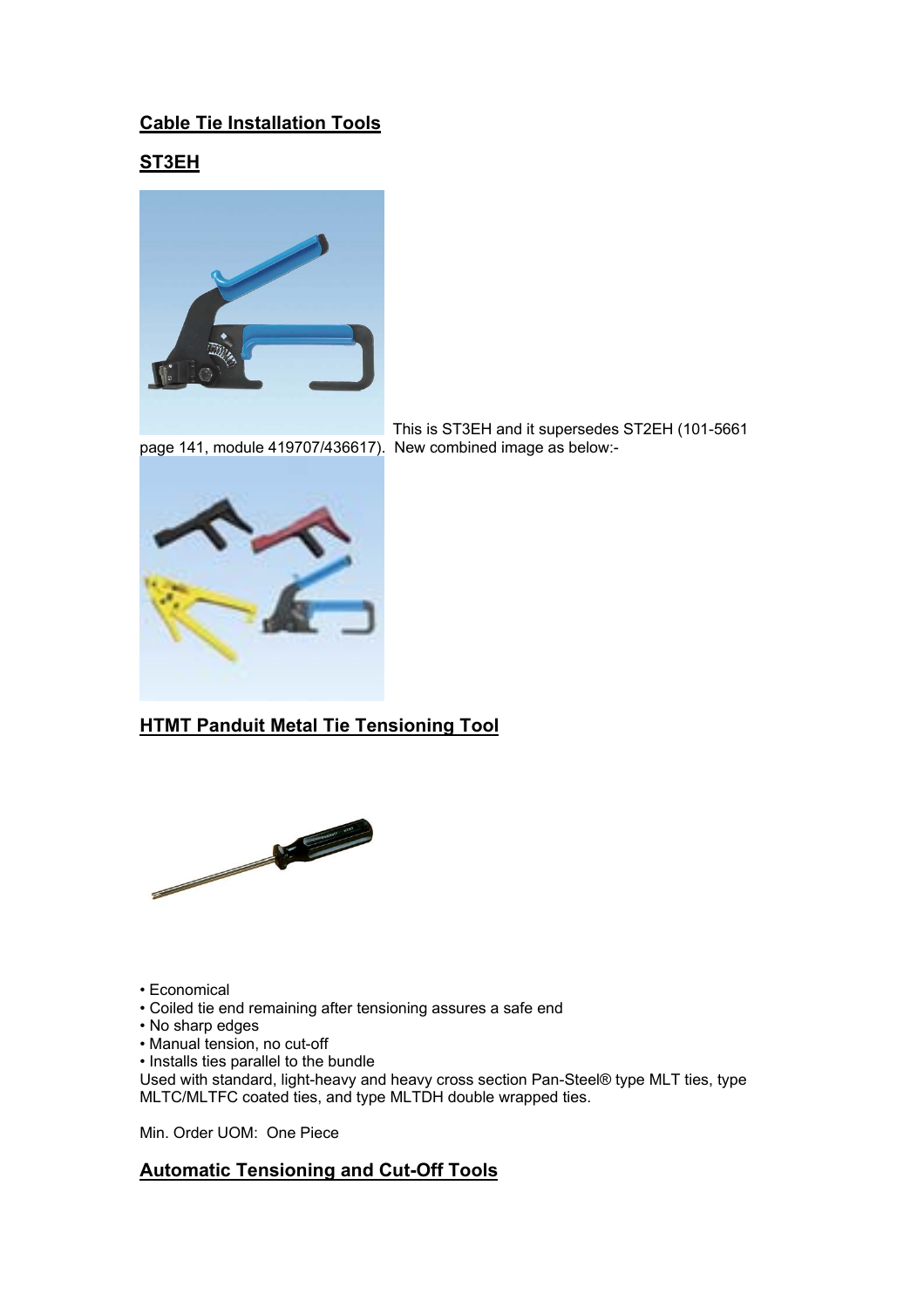### Product Bulletin Number WW-CTCB17 7/2006

PANDUIT leads the industry in providing the most preferred cable tie installation tools for their complete line of PANDUIT cable ties. Choosing the right installation tool increases productivity and promotes worker safety. The GTS, GTSL and GTH tools are part of the PANDUIT ergonomic series of hand-operated, tool-controlled tension, and cut-off cable tie installation tools.

■ GTS Tool installs subminiature (8 lbs.) through standard (50 lbs.)

cross section cable ties

■ GTSL As above, but with shorter handle reach and stroke for users with smaller hands

■ GTH Tool installs standard (50 lbs.) through heavy (175 lbs.)

cross section cable ties

The ergonomic series of tools is excellent for low to medium volume applications (under 50,000 ties/year)

#### **Key Features and Benefits**

**Lightweight, ergonomic design** speeds installation and reduces operator fatigue and repetitive motion injuries





| Part Number | installs<br>Cable Tie<br><b>Cross Sections</b>     | Description                                                                                                  | 3(a)<br>Pkg.<br>Qty. |
|-------------|----------------------------------------------------|--------------------------------------------------------------------------------------------------------------|----------------------|
| <b>GTS</b>  | Subminiature, Miniature,<br>Intermediate, Standard | Trigger Handle: Black, Selector Knob: Black, Cushioned<br>Handle: Black. Body: Gray, Weight: 9.8 oz. (278 g) |                      |

#### GTSL as above, but with shorter handle reach and stroke for smaller hands, weight: 8.8oz. (249g)

| ∣GTH |                    | Standard, Heavy-Standard,  Trigger Handle: Red, Selector Knob: Red, Cushioned |  |
|------|--------------------|-------------------------------------------------------------------------------|--|
|      | Light-Heavy, Heavy | Handle: Red. Body: Gray, Weight: 12.0 oz. (340 g) [                           |  |